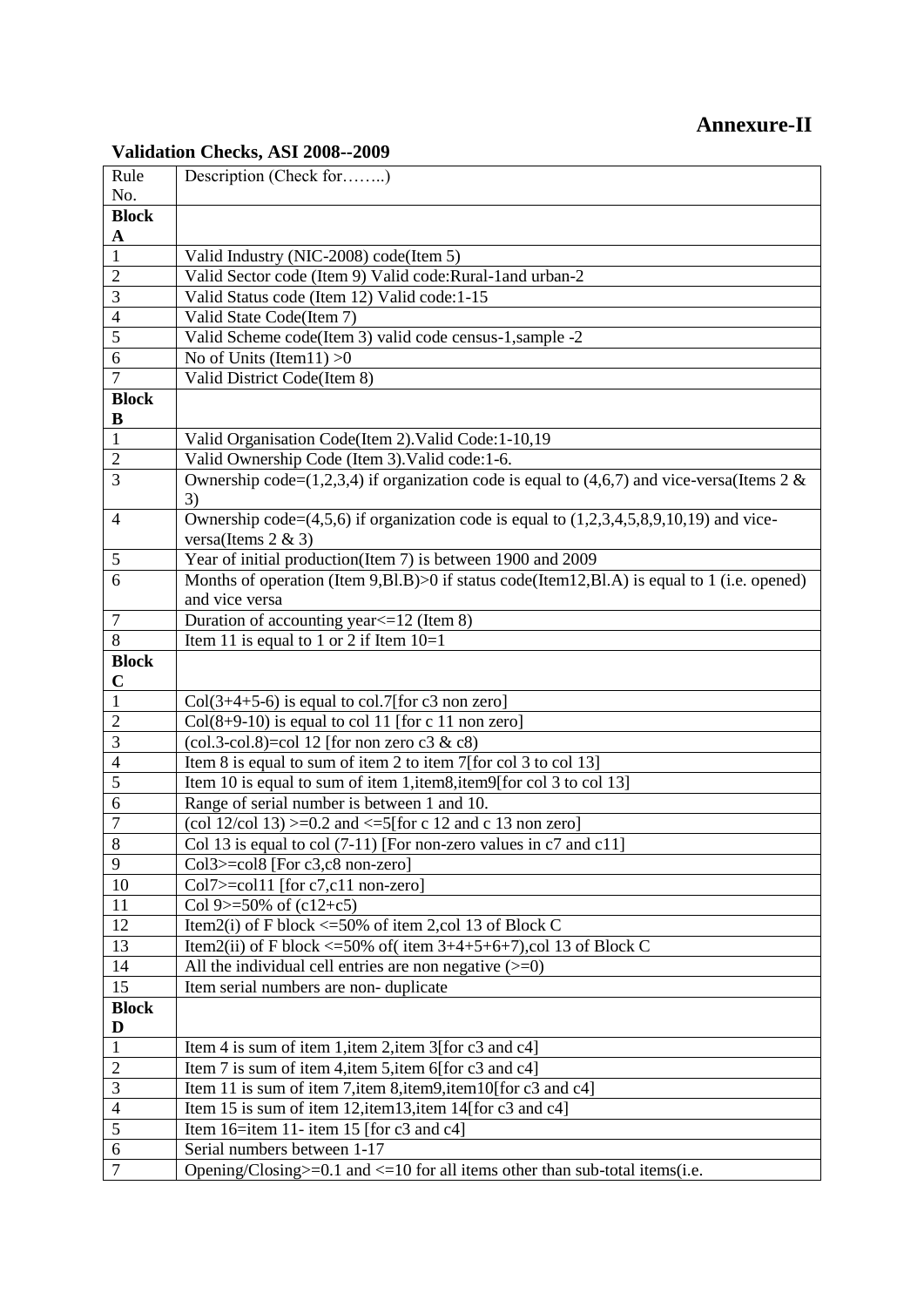|                                | $4,7,11,15,16$ , for c3, c4 non-zero                                                                                  |
|--------------------------------|-----------------------------------------------------------------------------------------------------------------------|
| 8                              | All the individual cell entries are non negative $(>=0)$ except for Sl No.16 (i.e. Working                            |
|                                | capital) which can be negative                                                                                        |
| 9                              | (col 4- col 3) for Sl.no. 5 in blk D is equal to Item 2 of blk G.                                                     |
| $\overline{10}$                | Item serial numbers are non-duplicate                                                                                 |
| <b>Block</b>                   |                                                                                                                       |
| E                              |                                                                                                                       |
| $\mathbf{1}$<br>$\overline{2}$ | Item 3 is sum of item 1, item 2 [for $c3$ to $c8$ ]                                                                   |
| 3                              | Item 5 is sum of item 3, item 4 [for $c3$ to $c8$ ]<br>Item 9 is sum of item 5, item 6, item 7, item 8 [for c3 to c8] |
| $\overline{4}$                 | $(Col. 3+4)$ is equal to col.5                                                                                        |
| 5                              | Serial numbers between 1-14                                                                                           |
| 6                              | (item10+11+12) <= 50% of col.8(i.e. salary) of item 9                                                                 |
| $\overline{7}$                 | $Col.5/col.6 \le 370$                                                                                                 |
| $8\,$                          | Col.5/col.6<= $(1.10 \text{ X item } 13(i)+13(ii)$ , Block E)                                                         |
| 9                              | All entries are non-negative                                                                                          |
| 10                             | For all item, col $5 \ge \text{col6}$ , col $5 \le \text{col 7}$ .                                                    |
| 11                             | Item serial numbers are non-duplicate                                                                                 |
| <b>Block</b>                   |                                                                                                                       |
| $\mathbf F$                    |                                                                                                                       |
| $\mathbf{1}$                   | Item 7 is equal to serial no $(1+2i+2i+3+4+5+6)$                                                                      |
| $\overline{2}$                 | If item 2i.of blk $F > 0$ , there should be entry against Sl. no 2 in Bl. C & vice versa                              |
| 3                              | If item 2ii.of blk $F > 0$ , there should be entry against any item Sl.no $3 -$ Sl.no $7$ in Bl.C                     |
| $\overline{4}$                 | If item $10>0$ there should be entry in any one of the items $12-14$ , 17 in blk D.                                   |
| $\overline{5}$                 | All entries are non-negative.                                                                                         |
| 6                              | Item 11 of blk $F \le$ item 12 of blk G                                                                               |
| $\overline{7}$                 | Records are non duplicate.                                                                                            |
| $8\,$                          | If there is no entry in sl.no 1 of blk C, there must be non zero entry against blk F, item 9.                         |
| <b>Block</b>                   |                                                                                                                       |
| G<br>$\mathbf{1}$              | Item 11 of blk F is missing, but item 12 of blk $G > 0$ .                                                             |
| 2                              | Item 8 is equal to sum of items 1 to 6                                                                                |
| $\overline{2}$                 | If Item 2 of blk $G > 0$ there should be entry in item 5 of blk D.                                                    |
| 3                              | If Item $6 > 0$ , there should be entry in one of items 3 to 7 in blk C.                                              |
| 4                              | If Item $9 > 0$ , there should be entry in item 2 in blk C.                                                           |
| $\overline{5}$                 | If Item $10 > 0$ , there should be entry in item 1 in blk C.                                                          |
| 6                              | If Item $11 > 0$ , there should be entry in any one of the items 8 to 10 in blk D.                                    |
| $\overline{7}$                 | If Item $12 > 0$ , there should be positive entry in item 11 in blk F.                                                |
| $8\,$                          | All entries are non-negative except for items 2,5 and 8                                                               |
| 9                              | Item 2 of blk G is equal to (col 4- col 3) for Sl.no. 5 in blk D. (Difference in stock of                             |
|                                | semifinished Goods)                                                                                                   |
| 10                             | Item 5 of blk G is equal to (item 12 of blk G – item 11 of blk F).                                                    |
| 11                             | Records are not duplicate.                                                                                            |
| <b>Block</b>                   |                                                                                                                       |
| $\mathbf H$<br>$\overline{1}$  |                                                                                                                       |
| $\overline{2}$                 | Item 22 is sum of items 13 to 20 [for $c6$ ]<br>Item 23 is sum of item 12 and item 22 [for c6]                        |
| $\mathfrak{Z}$                 | Serial number lies between 1 and 100                                                                                  |
| $\overline{4}$                 | Col 7=(col $6$ /col 5) + 0.5 (Rate mismatch) [for item 16 and 18]                                                     |
|                                |                                                                                                                       |
| $\mathfrak s$                  | Printed (Pre-coded) ASICC are entered as per item [for items 11 to 23]                                                |
| 6                              | Col $5 > 0$ if col $6 > 0$ and vice versa                                                                             |
| $\overline{7}$                 | All entries are non-negative                                                                                          |
|                                |                                                                                                                       |